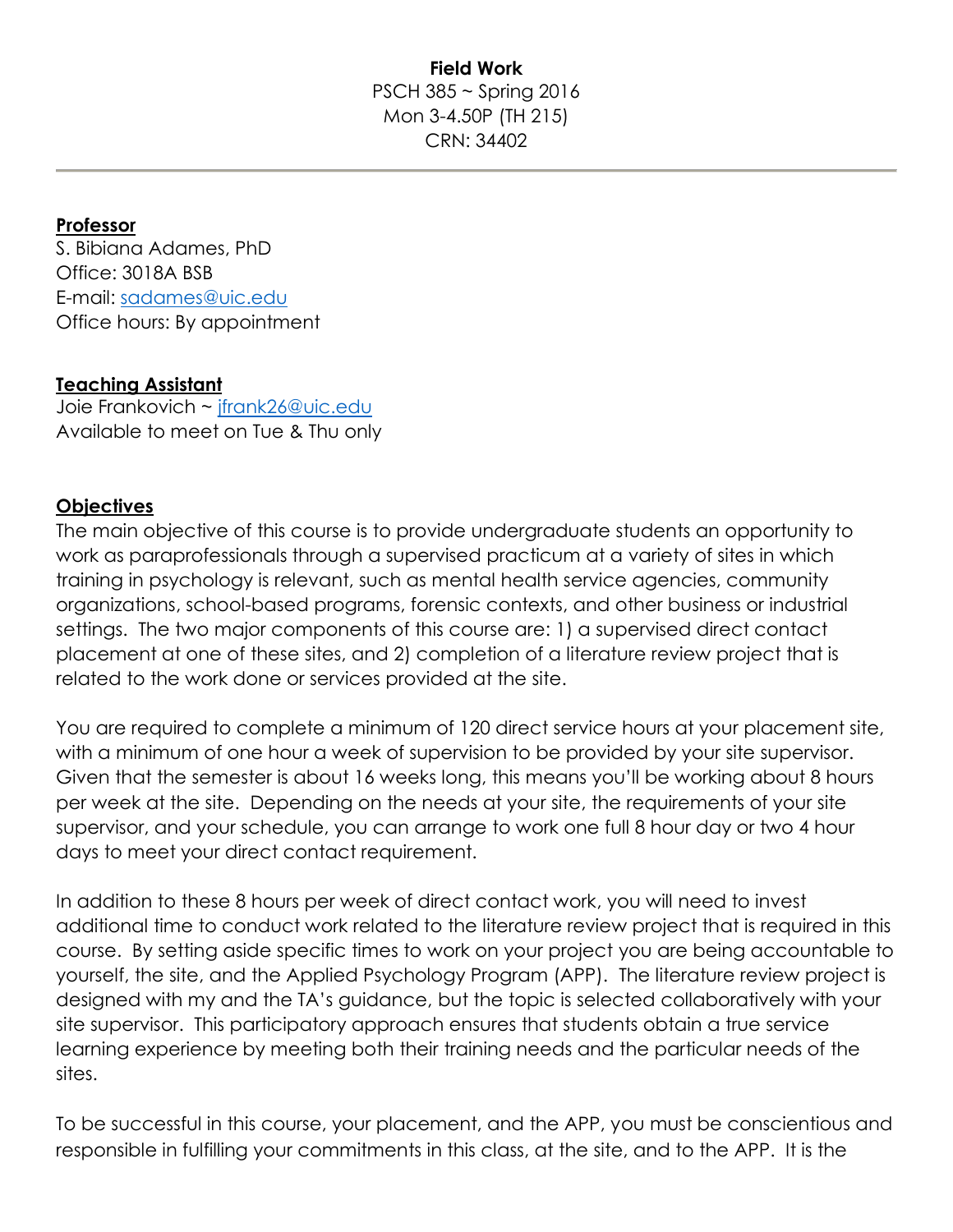program's policy that students who are not responsible and conscientious will automatically fail this course. At the same time, the sites, too, have a responsibility to provide students with an appropriate setting for them to obtain the field experience associated with this course. If you have any concerns about your placement or site (e.g., insufficient or inadequate responsibilities, insufficient supervisor contact, inappropriate treatment from others), communicate with me or Kathryn Engel immediately. Do not wait until the end of the semester to discuss your concerns, as it is more helpful for you that changes are made quickly to ensure the quality of your training is not compromised.

Class time will be dedicated to discussing your experiences at your placement site, providing you information and readings on topics related to your work and professional development, supporting you in addressing concerns and issues that may arise, and guiding you through the completion of your literature review project.

## **Learning Outcomes and Assessment**

Through the opportunities offered in this course students will be able to apply crucial interviewing and intervention skills through direct contact experiences at the level that is appropriate for bachelor's level psychology paraprofessionals, and under the supervision of both the site supervisor and UIC psychology faculty. These experiences will also allow you to make use of training in the ethical practice of psychology, and enhance your professional deportment in the field.

Performance at the site will be assessed by site supervisors, who will: (a) provide ongoing verbal feedback and supervision to students weekly, (b) submit confidential online evaluations of the students' professional deportment, ethics, and receptiveness to supervision, and (c) evaluate students' site-specific and overall levels of skills obtained in the field. These assessments (file will be posted in Blackboard) will be graded in consultation with the Director of Internships in Applied Psychology (Kathryn Engel) to ensure that a fair grading standard is used for all students.

Furthermore, through completion of the literature review project, students will be able to integrate their skills in the review of empirical data, as well as preparation of a professional report following APA style, and a professional presentation of the project's results (to be conducted in class and possibly the placement site). In this manner, students will be able to demonstrate their professional presentation skills in both written and oral formats. Furthermore, students will also be able to show their ability to work collaboratively with their placement site and site supervisors to adapt academically relevant knowledge to also be realistically applicable in the site's contexts.

#### **Prerequisites**

Students should already have credit for PSCH 340 and PSCH 343, and at least one of the following: PSCH 330, PSCH 381, PSCH 382, PSCH 383, or PSCH 386. If you do not have these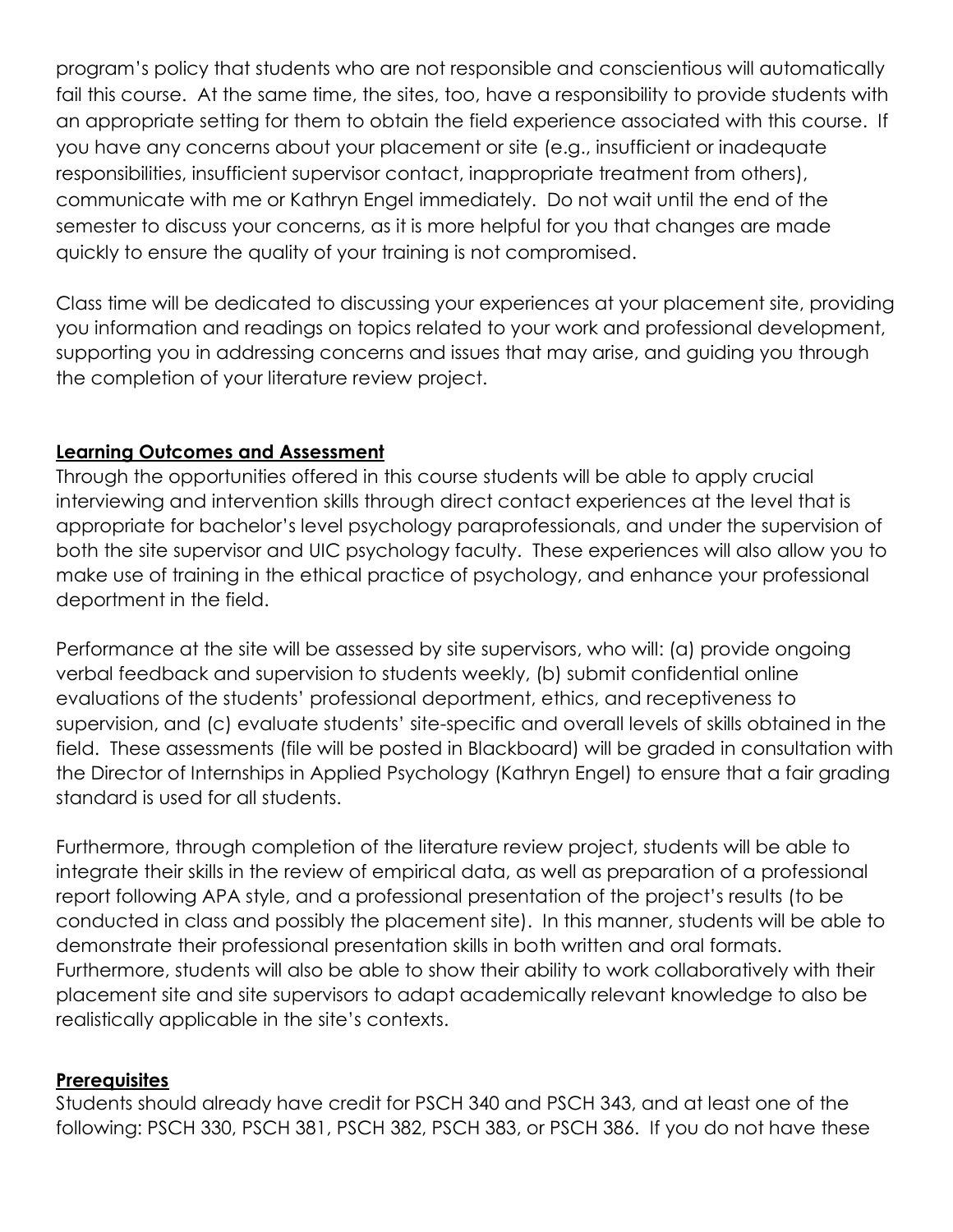prerequisites, you *WILL* be dropped from the course. It is your responsibility to ensure you are in compliance. It is University policy, and it will *NOT* make any exceptions.

# **Textbooks**

**Recommended:** Publication Manual of the American Psychological Association (6<sup>th</sup> Ed.). (2009). Washington, DC: American Psychological Association.

# **Requirements**

**Readings & Lectures.** Depending on the experiences and interests that arise throughout the semester, you will be assigned journal articles and other current publications as needed. These readings will be separate from those you'll read as part of your literature review project. You might also have to do some supplementary readings to add to your learning and practice of course and site relevant professional skills.

**Class Participation.** This course requires you to be an active participant, which means that you should think about how various topics and issues considered in class apply to you, clients, people you work with, settings in which you function, your literature review project, and your professional development. Also, ask questions out loud—what works, what doesn't work, why, why not, what could be good or bad about points being made, what alternative views are not being considered. Part of professional development isn't just what we learn from readings and professors, but also from peers and how they approach situations they encounter.

To be an active participant regular attendance and punctuality are crucial. This is especially true in professional practice, where performance expectations and standards are higher, given our responsibilities toward our placement site and ethical standards. It's also particularly true for a class in which skill building and engagement in activities are key components.

You are expected to be respectful toward everyone present in the classroom, and to speak respectfully about any person or group of people being discussed during class or in assignments. Insults or any other type of derogatory attitudes will not be tolerated.

# **Other Documents Pertinent to and Required in this Course**

Informed Consent for Students in Psychology 385 (completed on first day of class) Student Semester Plan (due before Fri, Jan 22nd) Literature Review Proposal Description Final Literature Review Description Student Evaluation of Site and Placement

The Consent document, as well as the descriptions of the Proposal and Final papers, are included below for your review. You are expected to read them and be familiar with them by the first week of class to ensure that you are well informed about the expectations in this course, are in compliance with all requirements, and are able to clarify any questions you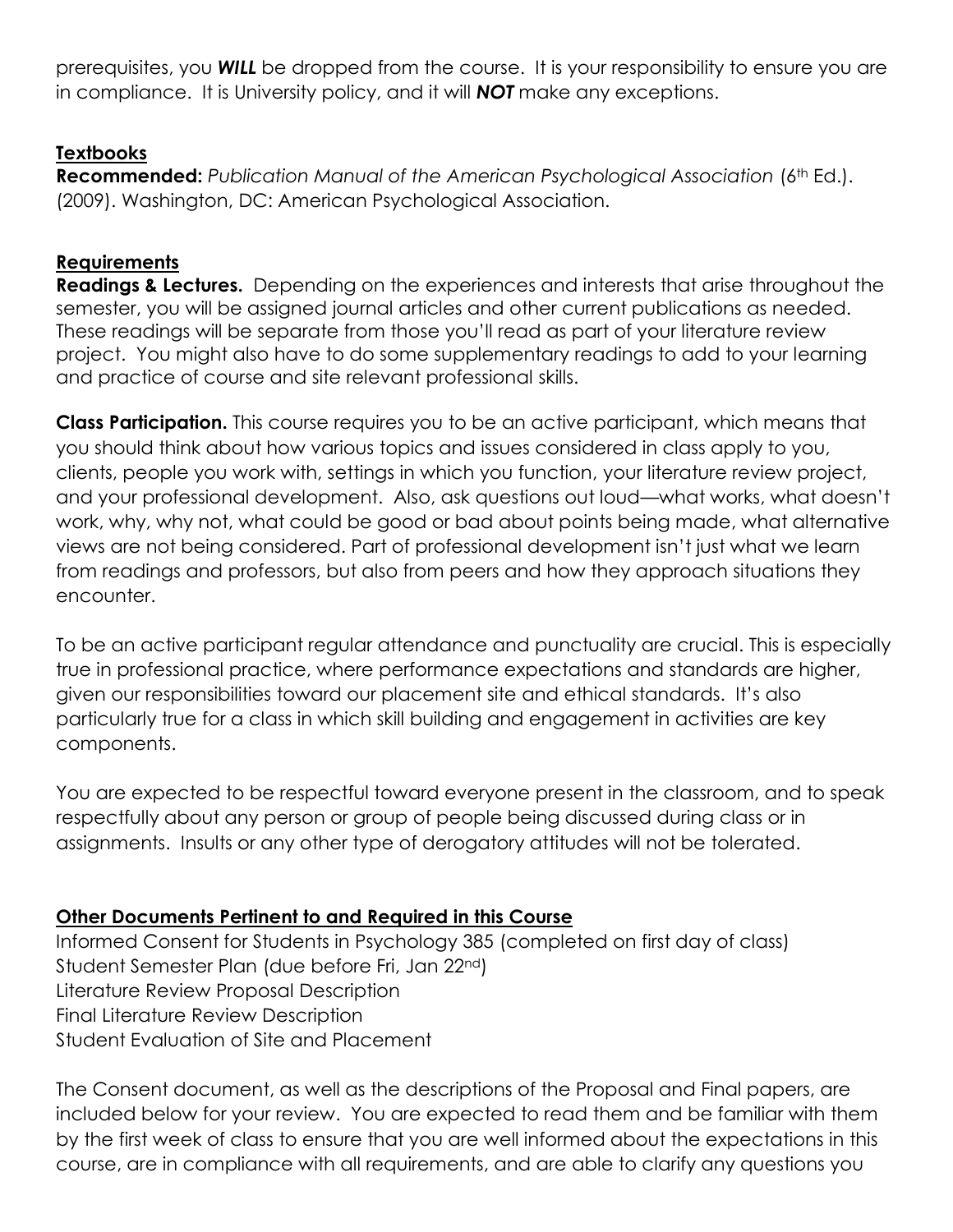may have. The Semester Plan and Student Evaluation will be sent to you electronically by Kathryn Engel.

### **Grading (Total: 200 points)**

- 100 (50%) Evaluation of students' performance at internship site by site supervisor. This assessment will be graded in consultation with the Director of Internships in Applied Psychology (Kathryn Engel) to ensure that a fair grading standard is used for all students.
- 10 (5%) Attendance
- 10 (5%) Literature Review Proposal (based on at least 4 articles)
- 10 (5%) Draft 1 for Literature Review: introduction; as well as body of literature review based on at least 7 articles
- 10 (5%) Draft 2 for Literature Review: body of literature review based on 10 articles; as well as conclusions and recommendations
- 20 (10%) Literature Review Presentation
- 40 (20%) Final Literature Review: integrate Draft 1 and 2 for the complete literature review based on a total of 10 articles

A site supervisor may or may not elect to share the student evaluation directly with a student. If a supervisor prefers to submit a student evaluation confidentially to Kathryn Engel, she will discuss the grading of the evaluation with that student and provide a summary of the feedback. However, she cannot give the student a copy of the evaluation if the supervisor elected to keep it confidential. If you have any disagreements with Kathryn's grading of the site evaluation those discussions are to be held in private with her and do not involve the site supervisor. Although the supervisor evaluates the student's performance at the site, they do not participate in the grading aspect, which is an academic process that takes into account overall university standards.

It will be your responsibility to keep track of your grades in Blackboard. If you have questions about a grade, please discuss this with me as soon as possible, and no later than the last week of classes.

You will be graded according to the grading criteria listed above. This criteria exists to ensure that students receive the grades they earn based on their performance and output, not based on the professor's random or subjective impressions. Do not ask to have your grade changed to the next highest grade at the end of the semester simply because you're just a few points away. Doing this would be unfair to the rest of the students. Ask yourself how you would feel if you discovered that an exception was made for another student, but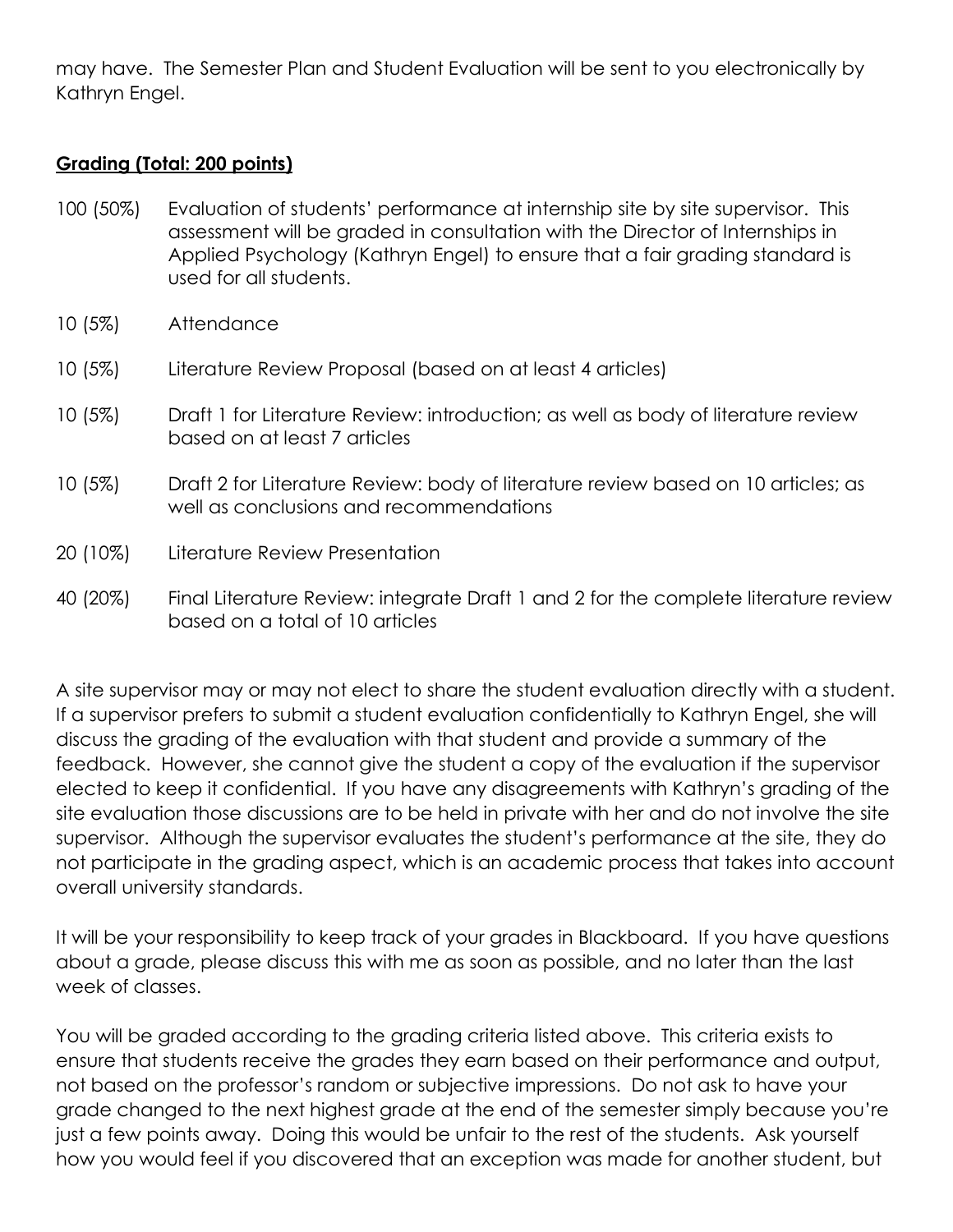not for you? Also, technically, all students are "just a few points away" from the next highest grade. To ask for a professor to consider changing grades would compromise the professor's ethics and integrity, and the ethics and integrity of the educational system.

Additionally, cheating or plagiarism in any form will not be tolerated. Plagiarism is the use or close imitation of the work and writing of another person without authorization, and the representation of another person's work as your own, such as not appropriately crediting or citing the original author. If it is determined that you have cheated or any work you submit has been plagiarized from other sources you will fail the course, and it will be recommended that a note of this be made in your permanent transcript. You are strongly encouraged to consult the APA Publication Manual to learn more about plagiarism, how to avoid it, and how to appropriately cite and reference works you will be using. You are welcomed to discuss with me or the TAs any concerns you have about plagiarism, as well as how to appropriately cite and reference works.

# **Miscellaneous**

**Electronic devices.** Computers may be used in class only for the purpose of class activities, such as literature searches and writing. At all other times, laptops, tablets, smart phones, or any other electronic devices are not allowed in class, which means they should not be on your desk. Please come prepared to take notes by hand. A recent experiment showed that taking notes by hand resulted in better long-term learning compared to taking notes on a laptop: [http://www.psychologicalscience.org/index.php/news/releases/take-notes-by](http://www.psychologicalscience.org/index.php/news/releases/take-notes-by-hand-for-better-long-term-comprehension.html)[hand-for-better-long-term-comprehension.html.](http://www.psychologicalscience.org/index.php/news/releases/take-notes-by-hand-for-better-long-term-comprehension.html)

**Writing support:** I encourage you to schedule an appointment for individual writing tutoring at the UIC Writing Center (312.413.2206):<http://www.uic.edu/depts/engl/writing/>. It's free and anonymous, and a great resource to learn strategies to improve your writing, especially for professional work. As you advance in your training and profession you will be expected to have good writing skills, and because the expectation is that you acquire these skills during your college education you will rarely receive guidance and support in this area in the same way that is available to you at this stage. Contact the Writing Center a few days before you would like an appointment to ensure that you do find a suitable slot, and schedule your appointment a few days before an assignment is due, this way you have time to implement any recommendations they make. Be sure to request specialty tutors who are designated as WID (Writing in the Discipline) for Psychology. They're typically advanced psychology or sociology students who are knowledgeable of APA standards and the style of writing required for the field. Make sure you do not have someone at the Writing Center read confidential information about your site. Only I or the TA can review this information.

**Students with Disabilities.** If you require accommodations for access and participation in this course you must be registered with the Office of Disability Services (ODS). Please contact ODS at (312) 413-2103 (voice) or (312) 413-0123 (TTY).

**Observance of Religious Holidays**. *Campus Policy States:* The faculty of the University of Illinois at Chicago shall make every effort to avoid scheduling examinations or requiring that